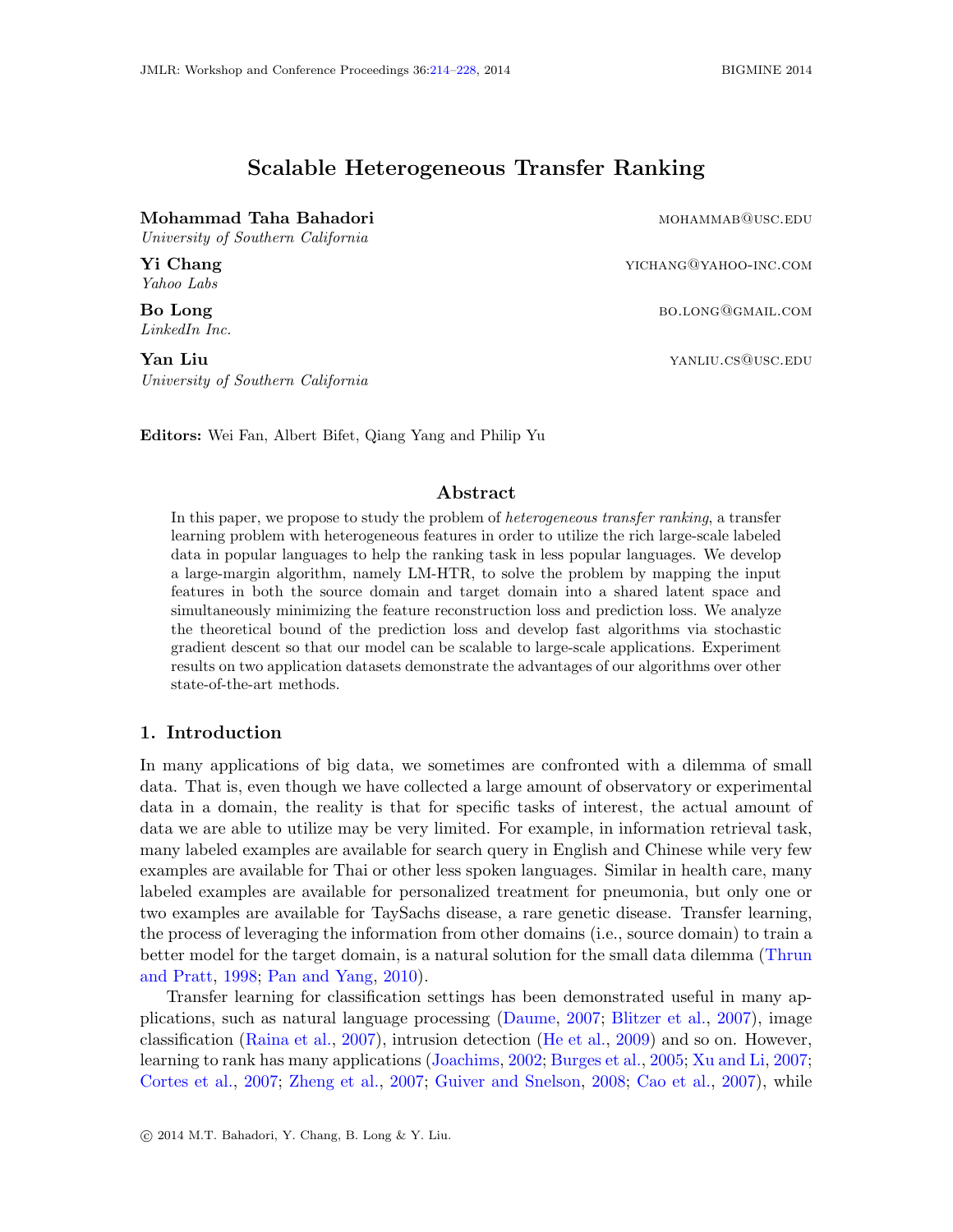transfer ranking is less studied. For example, [\(Chen et al.,](#page-12-9) [2008\)](#page-12-9) proposes the TransRank algorithm that selects k-best queries from source domain as training examples and utilizes feature augmentations to train a new classifier via rank SVM, [\(Bai et al.,](#page-11-0) [2010\)](#page-11-0) adapted ranking models that are trained with multi-grade labeled training data to the target domain using the domain-specific pair-wise preference data, and [\(Gao et al.,](#page-12-10) [2010\)](#page-12-10) estimated the importance of examples in the source domain to the target domain and transformed the importance into pairwise weight of document pairs for ranking algorithms.

Most existing work on transfer ranking have been focused on the learning scenario where the source domain and the target domain share the same feature space. In practical applications, we are usually confronted with even more challenging problems. For example, in vertical search, we can obtain labeled ranking results for popular languages (e.g. English and Spanish), whereas we are interested in building a search ranking algorithm for other regions in different languages (e.g. Vietnamese and Thai) with very few or even no labeled examples. This learning problem, where the source domain and the target domain have heterogeneous feature space, is also known as heterogeneous transfer learning [\(Yang et al.,](#page-13-4) [2009\)](#page-13-4). In this paper, we will study this problem under the ranking applications and refer it to as *heterogeneous transfer ranking*. It is a more challenging task because the ranking model usually requires a significant larger number of labeled examples due to its model complexity while the heterogeneous feature space makes it difficult to transfer the information from the source domain to the target domain effectively. In addition, the target domain usually comes with very few or even no labeled examples, which exacerbate the aforementioned issue.

In this paper, we propose a scalable large-margin based model for heterogeneous transfer ranking (LM-HTR), which assumes a shared prediction function in a latent space and learns the domain-specific mapping functions and the prediction function by minimizing the reconstruction error and prediction error in one unified function. Different from most transfer learning algorithms, which have the same mapping functions across domains, our model relaxes this assumption by introducing a domain-specific mapping function and guide the search of the mapping functions by minimizing the ranking loss. As a result, they are more flexible and do not significantly rely on the assumption of strong similarities between the source and target domains. In particular, we provide theoretical analysis on the generalization bound of the ranking loss in the target domain. Since scalability is one of the most important features for practical applications, we develop a fast optimization algorithm based on stochastic gradient descent to solve the resulting optimization problem. We demonstrate the effectiveness of LM-HTR on both synthetic datasets and application datasets, even for those applications where the similarities between the source domain and target domain are relatively low.

The rest of the paper is organized as follows: after reviewing related work, we describe the proposed model LM-HTR followed by discussions on the generalization bound and the scalability of LM-HTR. In the experiment results we verify the superior performance of LM-HTR. Finally, we summarize the paper and provide hints on future work.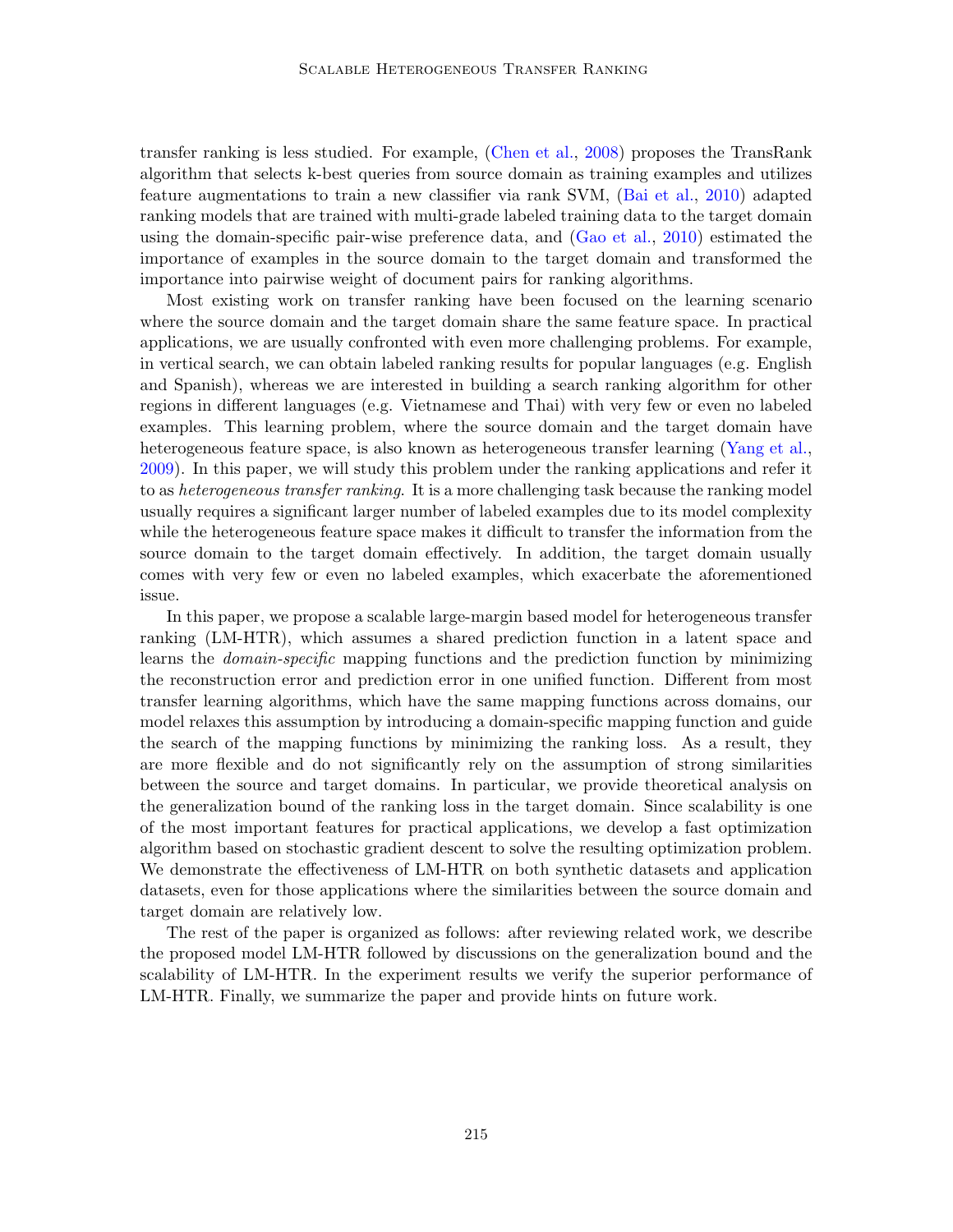## 2. Related Work

Transfer learning has been extensively studied in the literature [\(Thrun and Pratt,](#page-13-0) [1998;](#page-13-0) [Blitzer et al.,](#page-12-2) [2007;](#page-12-2) [Daume,](#page-12-1) [2007;](#page-12-1) [Raina et al.,](#page-13-1) [2007;](#page-13-1) [Pan and Yang,](#page-12-0) [2010;](#page-12-0) [He et al.,](#page-12-3) [2009\)](#page-12-3). Unlike the classification task, there have been very few algorithms developed for the transfer ranking task. For example, [\(Duh and Kirchhoff,](#page-12-11) [2008\)](#page-12-11) proposed a method that aims to find patterns in the documents labeled for each query in the target domain, project the data in source domain into another space with the inferred patterns and learn the ranking function in the projected space. This approach is vulnerable to overfitting when there are very few documents labeled for each query in the target domain. [\(Bai et al.,](#page-11-0) [2010\)](#page-11-0) adapted a small amount of ranked target data to the decision tree inferred from the source domain. [\(Gao](#page-12-10) [et al.,](#page-12-10) [2010\)](#page-12-10) describes a weighting method to give higher weights to the examples in the source domain that more similar to those in the target domain. This weighting approach may suffer from higher estimator variance, and relies heavily on the assumption that there exist highly similar examples in the source and target domain.

Our proposed model has several advantages over existing work: First, it is heterogeneous transfer learning in that it does not have the assumption that the source domain and the target domain have to share the same feature space. In other words, the dimensions of the features could be different or even the feature space could be different. This is extremely useful for cross-lingual applications. Several recent work have explored heterogeneous transfer learning for classification task [\(Yang et al.,](#page-13-4) [2009;](#page-13-4) [Zhu et al.,](#page-13-5) [2011;](#page-13-5) [Duan et al.,](#page-12-12) [2012\)](#page-12-12), but none of them studied the ranking problem. Second, it is transductive transfer learning in that it does not require any labeled example in the target domain. Practically this is very important since in many applications it could be even difficult to identify the labeling experts in the first place. Several promising methods have been developed for transductive transfer learning [\(Arnold et al.,](#page-11-1) [2007;](#page-11-1) [Quanz and Huan,](#page-13-6) [2009;](#page-13-6) [Bahadori et al.,](#page-11-2) [2011\)](#page-11-2), but most of them are either ineffective or extremely slow. Third, our model learns the domain-specific mapping functions, which are more flexible and do not significantly rely on the assumption of strong similarities between the source and target domains. Theoretical analysis and empirical performance demonstrate these advantages.

## 3. Methodology

In this section, we first formally define the problem, then discuss an example to motivate why domain-specific mapping functions are preferred for heterogeneous transfer learning, and describe in detail our proposed model, and finally we present fast optimization algorithms so that our model can be scalable to large-scale datasets.

## 3.1. Problem Definition

Learning to rank has been extensively studied and several different approaches have been proposed to formulate the problem [\(Joachims,](#page-12-4) [2002;](#page-12-4) [Burges et al.,](#page-12-5) [2005;](#page-12-5) [Xu and Li,](#page-13-2) [2007;](#page-13-2) [Cortes et al.,](#page-12-6) [2007;](#page-12-6) [Zheng et al.,](#page-13-3) [2007;](#page-13-3) [Guiver and Snelson,](#page-12-7) [2008;](#page-12-7) [Cao et al.,](#page-12-8) [2007\)](#page-12-8). Throughout this section, we use pairwise preference as an example to describe our model. Suppose we have a document collection as well as a set of queries, all of which are in language A (e.g. English). For each query  $j$ , we are given the ranking labels for a set of docu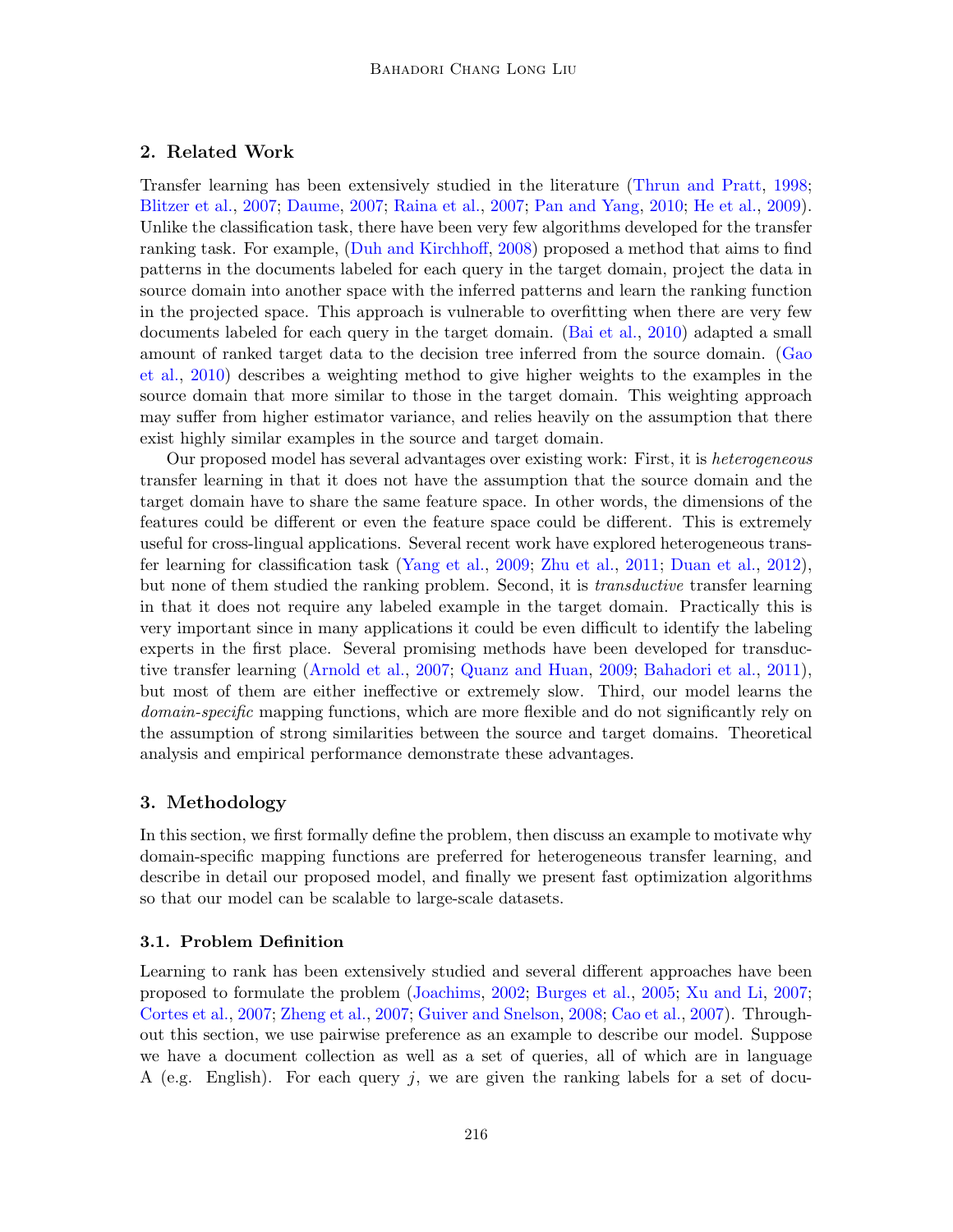ments  $S_j^S$ ,  $j = 1, \ldots, J^S$ . For each query-document pair, we can construct a feature vector  $z_i \in \mathcal{X}_{S,i}$ ,  $i = 1, \ldots, m$  consisting of features defined over the query, the document, and the query-document matching scores, and in total we can have  $m$  such pairs. The label  $y_{ii'} \in \{1, -1\}$  specifies the relative position of query-document pair  $z_i$  with respect to another query-document pair  $z_{i'}$  in the ranking list (below (-1) or above (+1)) for all the query-document pairs corresponding to the same query. Given another set of queries and documents in language B (e.g. Thai), we can also have the query-document feature set  ${x_i \in \mathcal{X}_T | i = 1, \ldots, n}$ . Our goal is to predict the pairwise preference label for the new set in language B by utilizing the labeled examples in language A. Different from existing work in transfer ranking, we do not require that the feature space of the source domain  $\mathcal{X}_S$  is the same as that of the target domain  $\mathcal{X}_T$ . Practically, they could be totally different. In addition, we do not require to have any labeled examples in the target domain. Therefore our task is "heterogeneous" and "transductive" in nature.

#### 3.2. Large-Margin Heterogeneous Transfer Ranking (LM-HTR)

We propose a large-margin approach that automatically learns the domain-specific mapping functions and ranking function in one unified framework in order to solve the heterogeneous transfer learning problem. Here we use the large-margin approach because it has been demonstrated effective in many existing work on learning to rank [\(Joachims,](#page-12-4) [2002;](#page-12-4) [Burges](#page-12-5) [et al.,](#page-12-5) [2005\)](#page-12-5). Notice that our model is general enough and other type of ranking algorithms can be easily applicable. Before delving into our model, we first review transductive Support Vector Machines (TSVM), which attempt to solve the transductive labeling problem defined as following [\(Vapnik,](#page-13-7) [1995\)](#page-13-7):

$$
\min_{\mathbf{w}, \mathbf{b}, \{y_i^*\}} \frac{1}{2} \left\| \mathbf{w} \right\|^2 + C \sum_{i=1}^m \xi_i + C^* \sum_{i=m+1}^{m+n} \xi_i^* \tag{1}
$$

subject to:

$$
\forall i \in \{1, \cdots, m\} \quad y_i(\mathbf{w}^T \mathbf{x}_i + b) \ge 1 - \xi_i, \quad \xi_i \ge 0,
$$
  

$$
\forall i \in \{m+1, \cdots, m+n\} \quad y_i^*(\mathbf{w}^T \mathbf{x}_i + b) \ge 1 - \xi_i^*, \quad \xi_i^* \ge 0,
$$

where **w** is the classifier and b is the bias component.  $(\mathbf{x}_i, y_i)$ ,  $i = 1, \ldots, m$  are the samples with their labels and  $\mathbf{x}_i, i = m+1, \ldots, m+n$  comprise the unlabeled samples.  $y_i^*, i = m+1, \ldots, m+n$  are the labels learned for the unlabeled samples;  $C, C^*, \xi_i$  and  $\xi_i^*$ are the costs and hinge losses for the labeled and unlabeled samples, respectively.

The formulation of the Large-Margin Heterogeneous Transfer learning Ranking (LM-HTR) is similar except that we need two additional terms for learning domain-specific mapping functions. More specifically, we have:

<span id="page-3-0"></span>
$$
\min_{\substack{\mathbf{w}, b, \mathbf{\Phi}, \tilde{\mathbf{\Phi}}_{i}, \mathbf{w}, \mathbf{w}, \mathbf{w}, \mathbf{w}, \mathbf{w}, \mathbf{w}, \mathbf{w}, \mathbf{w}, \mathbf{w}, \mathbf{w}, \mathbf{w}, \mathbf{w}, \mathbf{w}, \mathbf{w}, \mathbf{w}, \mathbf{w}, \mathbf{w}, \mathbf{w}, \mathbf{w}, \mathbf{w}, \mathbf{w}, \mathbf{w}, \mathbf{w}, \mathbf{w}, \mathbf{w}, \mathbf{w}, \mathbf{w}, \mathbf{w}, \mathbf{w}, \mathbf{w}, \mathbf{w}, \mathbf{w}, \mathbf{w}, \mathbf{w}, \mathbf{w}, \mathbf{w}, \mathbf{w}, \mathbf{w}, \mathbf{w}, \mathbf{w}, \mathbf{w}, \mathbf{w}, \mathbf{w}, \mathbf{w}, \mathbf{w}, \mathbf{w}, \mathbf{w}, \mathbf{w}, \mathbf{w}, \mathbf{w}, \mathbf{w}, \mathbf{w}, \mathbf{w}, \mathbf{w}, \mathbf{w}, \mathbf{w}, \mathbf{w}, \mathbf{w}, \mathbf{w}, \mathbf{w}, \mathbf{w}, \mathbf{w}, \mathbf{w}, \mathbf{w}, \mathbf{w}, \mathbf{w}, \mathbf{w}, \mathbf{w}, \mathbf{w}, \mathbf{w}, \mathbf{w}, \mathbf{w}, \mathbf{w}, \mathbf{w}, \mathbf{w}, \mathbf{w}, \mathbf{w}, \mathbf{w}, \mathbf{w}, \mathbf{w}, \mathbf{w}, \mathbf{w}, \mathbf{w}, \mathbf{w}, \mathbf{w}, \mathbf{w}, \mathbf{w}, \mathbf{w}, \mathbf{w}, \mathbf{w}, \mathbf{w}, \mathbf{w}, \mathbf{w}, \mathbf{w}, \mathbf{w}, \mathbf{w}, \mathbf{w}, \mathbf{w}, \mathbf{w}, \mathbf{w}, \mathbf{w}, \mathbf{w}, \mathbf{w}, \mathbf{w}, \mathbf{w}, \mathbf{w}, \mathbf{w}, \mathbf{w}, \mathbf{w}, \mathbf{w}, \mathbf{w}, \mathbf{w}, \mathbf{w}, \mathbf{w}, \mathbf{w}, \mathbf{w}, \mathbf{w}, \mathbf{w}, \mathbf{w}, \mathbf{w}, \mathbf{w}, \math
$$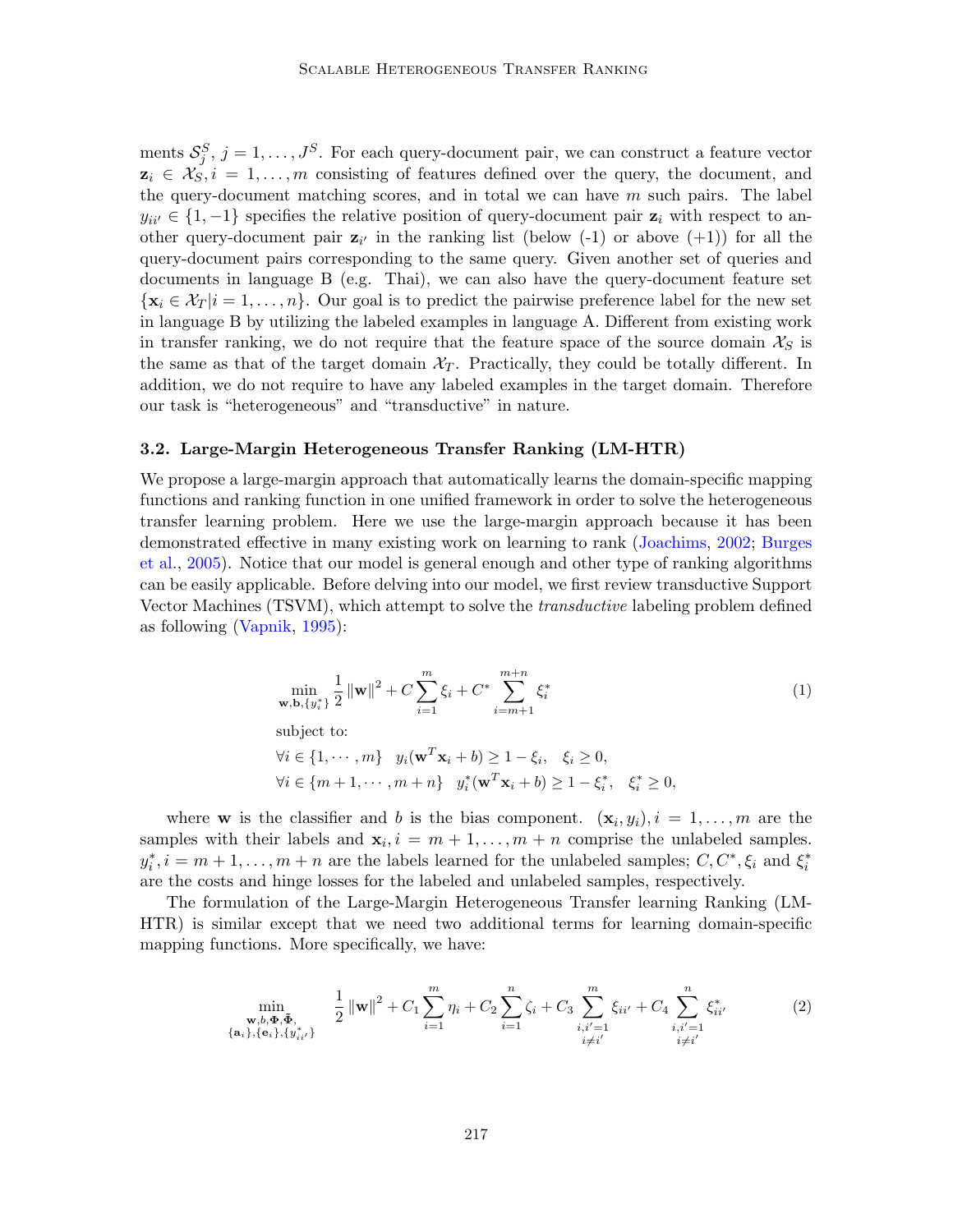subject to:  
\n
$$
\forall j \in \{1, ..., J^S\}, \quad y_{ii'} \mathbf{w}^\top (\mathbf{a}_i - \mathbf{a}_{i'}) \ge 1 - \xi_{ii'}, \quad \xi_{ii'} \ge 0,
$$
\n
$$
\forall j \in \{1, ..., J^T\}, \quad y_{ii'}^* \mathbf{w}^\top (\mathbf{e}_i - \mathbf{e}_{i'}) \ge 1 - \xi_{ii'}^*, \quad \xi_{ii'}^* \ge 0
$$
\n
$$
\forall i \in \{1, \cdots, m\} \quad \quad \|\mathbf{z}_i - \mathbf{\Phi} \mathbf{a}_i\|_2^2 + \beta \|\mathbf{\Phi}\|_F^2 \le \eta_i,
$$
\n
$$
\forall i \in \{1, \cdots, n\} \quad \quad \left\|\mathbf{x}_i - \mathbf{\tilde{\Phi}} \mathbf{e}_i\right\|_2^2 + \beta \left\|\mathbf{\tilde{\Phi}}\right\|_F^2 \le \zeta_i
$$

The optimization problem in Eq.  $(2)$  jointly minimizes five loss terms: (i) a  $L_2$  regularization term for restricting the complexity of the classifier in the latent space, (ii) two reconstruction loss terms  $\eta_i$  and  $\zeta_i$  for both source and target samples and (iii) hinge losses  $\xi_{ii'}$  and  $\xi_{ii'}^*$  for large-margin ranking of pairs in the source and target domains. In this optimization problem, there are four types of variables that need to be optimized.  $\mathbf{\Phi} \in \mathbb{R}^{d_S \times r}$ and  $\tilde{\Phi} \in \mathbb{R}^{d_T \times r}$  are basis vectors for the r dimensional hidden spaces underlying the source and target domain, respectively.  $\{a_i\}$  and  $\{e_i\}$  are the representations of the source and target samples in the latent space, respectively. The vector w is the ranking function in the latent spaces which points in the direction of the preferred documents. The binary values  $y_{ii'}$  are the  $\pm 1$  pairwise preference information in the source domain and  $y_{ii'}^*$  are the predicted pairwise preference between two samples  $e_i$  and  $e_{i'}$  in the latent domain.  $\beta$  is the regularization parameter,  $\xi_{ij}$  and  $\xi_{ij}^*$  are hinge loss variables, and  $C_1$  -  $C_4$  are the cost parameters that control the reconstruction error and ranking error in the source and target domains.

In order to solve the optimization problem in eq  $(2)$ , an iterative searching approach as discussed in [\(Bradley and Bagnell,](#page-12-13) [2009\)](#page-12-13) can be applied. That is, in each iteration, we fix a group of variables and solve the resulting simpler subproblems:

1. Fixing  $\{a_i\}$ ,  $\{e_i\}$ , we have two independent subproblems. One is the following PCAtype problem,

<span id="page-4-1"></span>
$$
\min_{\mathbf{\Phi}} \left\{ \sum_{i=1}^{m} \|\mathbf{z}_i - \mathbf{\Phi} \mathbf{a}_i\|_2^2 + \beta \left\| \mathbf{\Phi} \right\|_F^2 \right\} \quad \text{and} \tag{3}
$$

<span id="page-4-0"></span>
$$
\min_{\tilde{\Phi}} \left\{ \sum_{i=1}^{n} \left\| \mathbf{x}_i - \tilde{\Phi} \mathbf{e}_i \right\|_2^2 + \beta \left\| \tilde{\Phi} \right\|_F^2 \right\},\tag{4}
$$

and the other is TSVM-type problem as follows:

$$
\min_{\mathbf{w}, \{y_{ii'}^*\}} \quad \frac{1}{2} \left\| \mathbf{w} \right\|_2^2 + C_3 \sum_{\substack{i, i'=1 \\ i \neq i'}}^m \xi_{ii'} + C_4 \sum_{\substack{i, i'=1 \\ i \neq i'}}^n \xi_{ii'}^* \tag{5}
$$

subject to:

$$
\forall (i, i') \in \mathcal{S}_j^S \quad y_{ii'} \mathbf{w}^\top (\mathbf{a}_i - \mathbf{a}_{i'}) \ge 1 - \xi_{ii'}, \quad \xi_{ii'} \ge 0
$$
  

$$
\forall (i, i') \in \mathcal{S}_j^T \quad y_{ii'}^* \mathbf{w}^\top (\mathbf{e}_i - \mathbf{e}_{i'}) \ge 1 - \xi_{ii'}^*, \quad \xi_{ii'}^* \ge 0
$$

2. Fixing  $\{w_j\}$ , **b**,  $\Phi$ ,  $\tilde{\Phi}$ , and  $\{y_{ij}^*\}$ , we have two independent sub-problems, that is, for all queries in the source domain  $j = 1, \ldots, J^S$ , solve the following for all the documents listed for the query,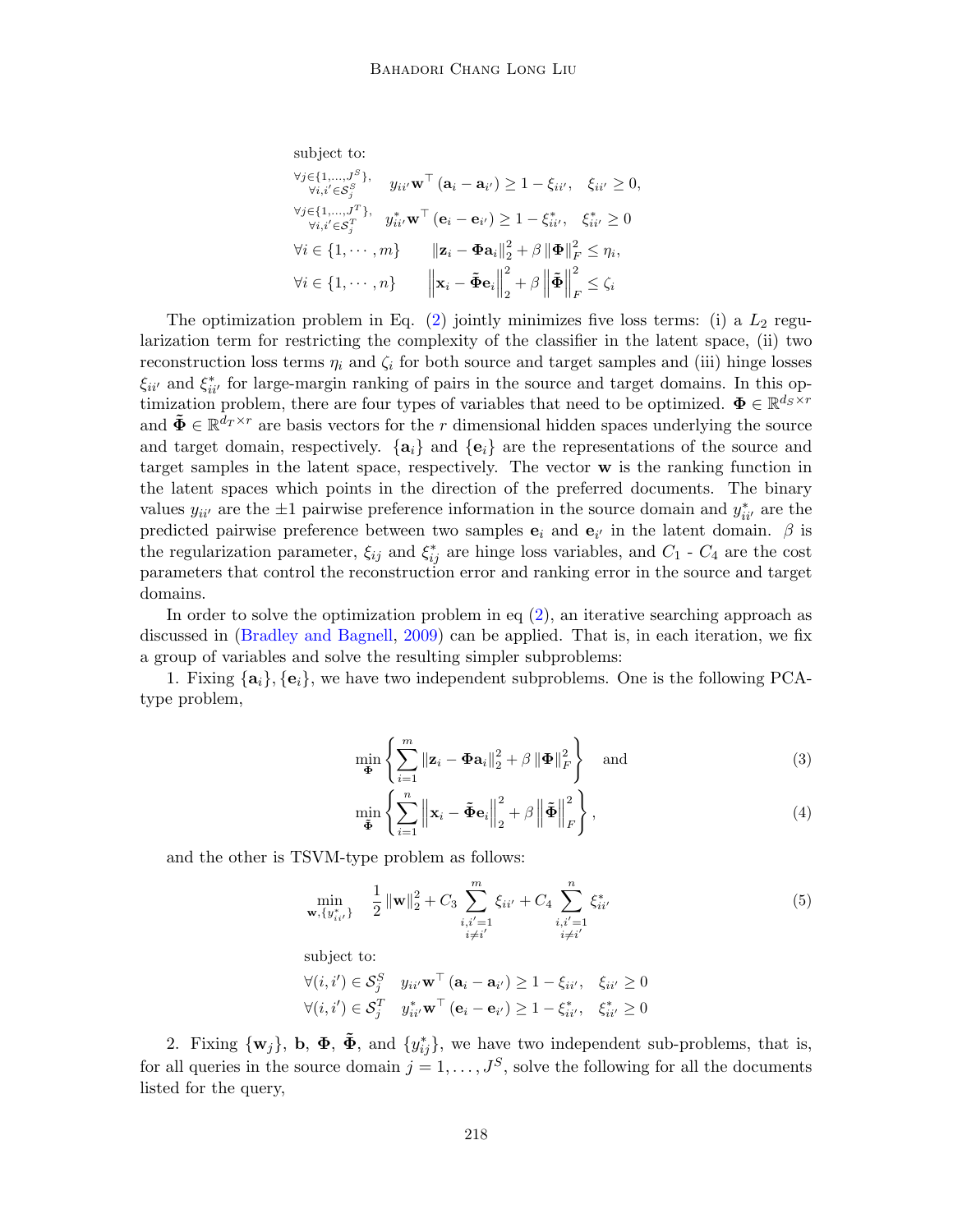<span id="page-5-1"></span>
$$
\min_{\{\mathbf{a}_i\}} C_1 \sum_{i \in \mathcal{S}_j^S} ||\mathbf{z}_i - \mathbf{\Phi} \mathbf{a}_i||_2^2 + C_3 \sum_{(i,i') \in \mathcal{S}_j^S} \xi_{ii'}
$$
(6)

subject to:  
\n
$$
\forall (i, i') \in \mathcal{S}_j^S \ y_{ii'} \mathbf{w}^\top (\mathbf{a}_i - \mathbf{a}_{i'}) \ge 1 - \xi_{ii'}, \ \xi_{ii'} \ge 0 \tag{7}
$$

Similarly, for all queries in the target domain  $j = 1, \ldots, J^T$ , we solve a similar problem to update  $\{\mathbf e_i\}$ .

We can see that solving the sub-problems could be very challenging. For example, the problem in eq [\(5\)](#page-4-0), i.e., the TSVM ranking problem, is a mixed integer programming with solutions known to be slow and unstable [\(Collobert et al.,](#page-12-14) [2006\)](#page-12-14). In later sections, we present fast optimization algorithms so that it can be scalable to large-scale datasets.

#### 4. Generalization Bounds

In order to obtain a deeper insight into the source of different types of losses in our algorithm, we present a theoretical analysis on the generalization error of our algorithm using the transductive Rademacher complexity bounds [\(Bartlett and Mendelson,](#page-12-15) [2003;](#page-12-15) [Shawe-Taylor](#page-13-8) [and Cristianini,](#page-13-8) [2004\)](#page-13-8). The transductive Rademacher complexity is the generalization of the inductive Rademacher complexity to the transductive learning settings. Similar to the inductive one, it measures the expected correlation of the patterns generated by the algorithm and the noise. In other words, the Rademacher complexity is a measure of how likely an algorithm can detect a pattern in pure noise. Thus, even the numeric value of the Rademacher complexity gives meaningful insight to the performance of an algorithm [\(Shawe-Taylor and Cristianini,](#page-13-8) [2004\)](#page-13-8).

We define the loss function of the ranking algorithm  $\mathcal{L}^{\mathbf{g}}(\mathbf{x}_i, \mathbf{x}_{i'})$  as  $\pm 1$  loss in determining the pairwise preference between two documents  $x_i$  and  $x_{i'}$ . The theorem below states an upper bound on the generalization error of LM-HTR:

#### <span id="page-5-0"></span>Theorem 1 Risk bound for LM-HTR

Fix  $\delta \in (0, 1)$ . Let  $(\mathbf{z}_i)_{i=1}^m$  be samples independently drawn from a probability distribution in the source domain. Suppose  $(\mathbf{x}_i)_{i=1}^n$  are generated independently according to another distribution in the target domain. Define the constants  $c_0 = \sqrt{\frac{32 \ln(4e)}{3}}$  $\frac{\ln(4e)}{3},\ Q \triangleq$  $\left(\frac{2}{n(n-1)}+\frac{2}{m(m-1)}\right)$  and  $S \triangleq \frac{m+n}{(m+n-1/2)(1-1/(2\max(m,n)))}$ . With probability at least  $1-\delta$ , the expected loss for ranking of any sample  $(\mathbf{x}_i, \mathbf{x}_j)$  pair for  $i, j = 1, \ldots, n$  in the target domain can be bounded as follows:

$$
\mathbb{E}[\mathcal{L}^{\mathbf{g}}(\mathbf{x}_i, \mathbf{x}_j)] \le \frac{2}{m(m-1)} \sum_{\substack{i,j=1 \ j \neq i}}^m \xi_{ij} + \left(\frac{2}{m(m-1)} + \frac{2}{n(n-1)}\right)
$$

$$
\times \left(\sqrt{R_S} + \sqrt{R_T}\right) + c_0 Q \sqrt{q(q-1)/2} + 2\sqrt{\frac{SQ}{2} \ln \frac{1}{\delta}}.
$$

where  $R_S = \sum_{i,j=1}^m (\mathbf{a}_i - \mathbf{a}_j)^\top (\mathbf{a}_i - \mathbf{a}_j)$ ,  $R_T = \sum_{i,j=1}^n (\mathbf{e}_i - \mathbf{e}_j)^\top (\mathbf{e}_i - \mathbf{e}_j)$  and  $q = \min(m, n)$ .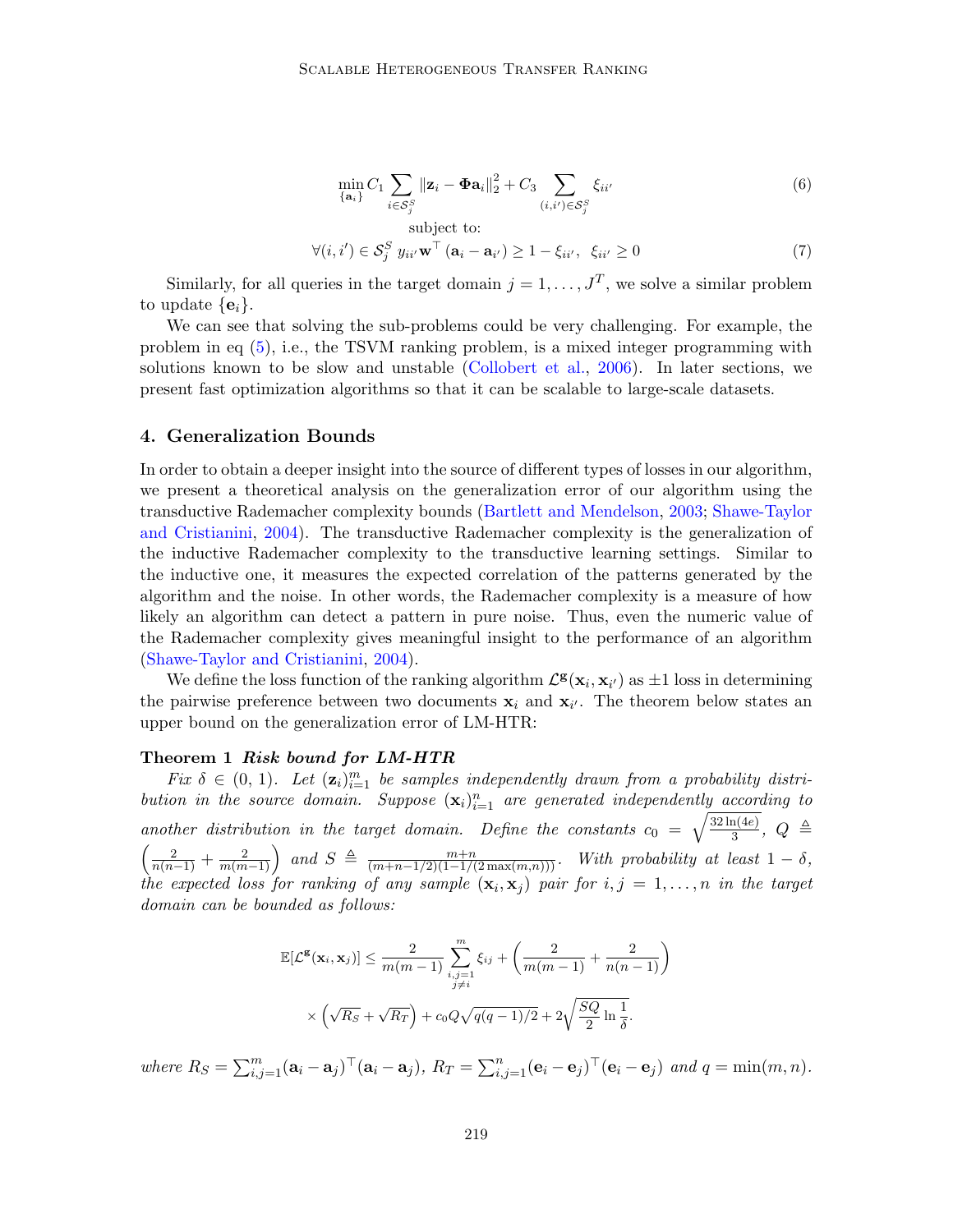Proof The formal proof is given in the supplementary materials. The proof is established by observing the pairwise ranking of n samples as  $\frac{n(n-1)}{2}$  classification tasks. Adapting the procedures for the classification problems in [\(Shawe-Taylor and Cristianini,](#page-13-8) [2004\)](#page-13-8) to the transductive settings using the Transductive Rademacher Complexity [\(El-yaniv and](#page-12-16) [Pechyony,](#page-12-16) [2007\)](#page-12-16) yields the desired results. In order to capture the effect of dimensionality reduction, it suffices to perform the analysis in the latent domain; we can evaluate the empirical complexity using the values of  $a_i$  and  $e_i$  learned through the experiments.

Discussion As we can see, the bound in Theorem [1](#page-5-0) involves four terms: (i) the empirical error, (ii) the transductive Rademacher complexity term and (iii)-(iv) residual decaying terms. This reveals the dependency of the error bound to the different factors of our LM-THR algorithm:

1. Dimensionality Reduction When the dimensionality reduction algorithm decreases the variance in the unrelated and noisy dimensions, the values of  $R<sub>S</sub>$  and  $R<sub>T</sub>$  decrease and the algorithm enjoys lower a generalization bound. Smaller latent space dimensions have lower complexity and better generalization performance. This effect will be numerically verified in the experiments section. Note that reduction of dimensionality to very small dimensions will show its effect on the bound by increasing the empirical error term.

2. Number of Samples Theorem [1](#page-5-0) indicates that the risk bound decays quadratically as the number of samples increases. This is the direct effect of pairwise ranking in which we create  $\mathcal{O}(n^2)$  classification tasks from *n* available samples for ranking.

Note that the bound above is derived for the algorithm when it is properly initialized with the result of TSVM and contained to the neighborhood of the initialization point. Clearly, with random initialization the complexity of the algorithm, in the worst case, can be  $2<sup>r</sup>$  times larger than the above quantity because one can flip the signs of each element of the vectors in the latent space and find another optimal solution.

#### 5. Scalability

In this section, we describe how to efficiently solve the TSVM ranking problem for large datasets by methods such as Stochastic Gradient Descent.

**Stochastic Gradient Descent Solution** The problem in Eq.  $(5)$  is a difference convex program and can be solved using the CCCP procedure as described in [\(Collobert et al.,](#page-12-14) [2006\)](#page-12-14). In this method, the unlabeled samples are duplicated and each sample receives both  $y_{ii'}^* = +1$  and  $y_{ii'}^* = -1$  labels. Then, w is iteratively updated by solving the following problem:

<span id="page-6-0"></span>
$$
\min_{\mathbf{w}} \frac{1}{2} \|\mathbf{w}\|_{2}^{2} + C_{3} \sum_{\substack{i,i'=1 \ i \neq i'}}^{m} \xi_{ii'} + C_{4} \sum_{\substack{i,i'=1 \ i \neq i'}}^{n} \xi_{ii'}^{*} + \boldsymbol{\alpha}^{\top} \mathbf{w}
$$
\nsubject to:  
\n
$$
\forall (i,i') \in \mathcal{S}_{j}^{S} \quad y_{ii'} \mathbf{w}^{\top} (\mathbf{a}_{i} - \mathbf{a}_{i'}) \ge 1 - \xi_{ii'}, \quad \xi_{ii'} \ge 0
$$
\n
$$
\forall (i,i') \in 2 \times \mathcal{S}_{j}^{T} \quad y_{ii'}^{*} \mathbf{w}^{\top} (\mathbf{e}_{i} - \mathbf{e}_{i'}) \ge 1 - \xi_{ii'}^{*}, \quad \xi_{ii'}^{*} \ge 0
$$
\n(8)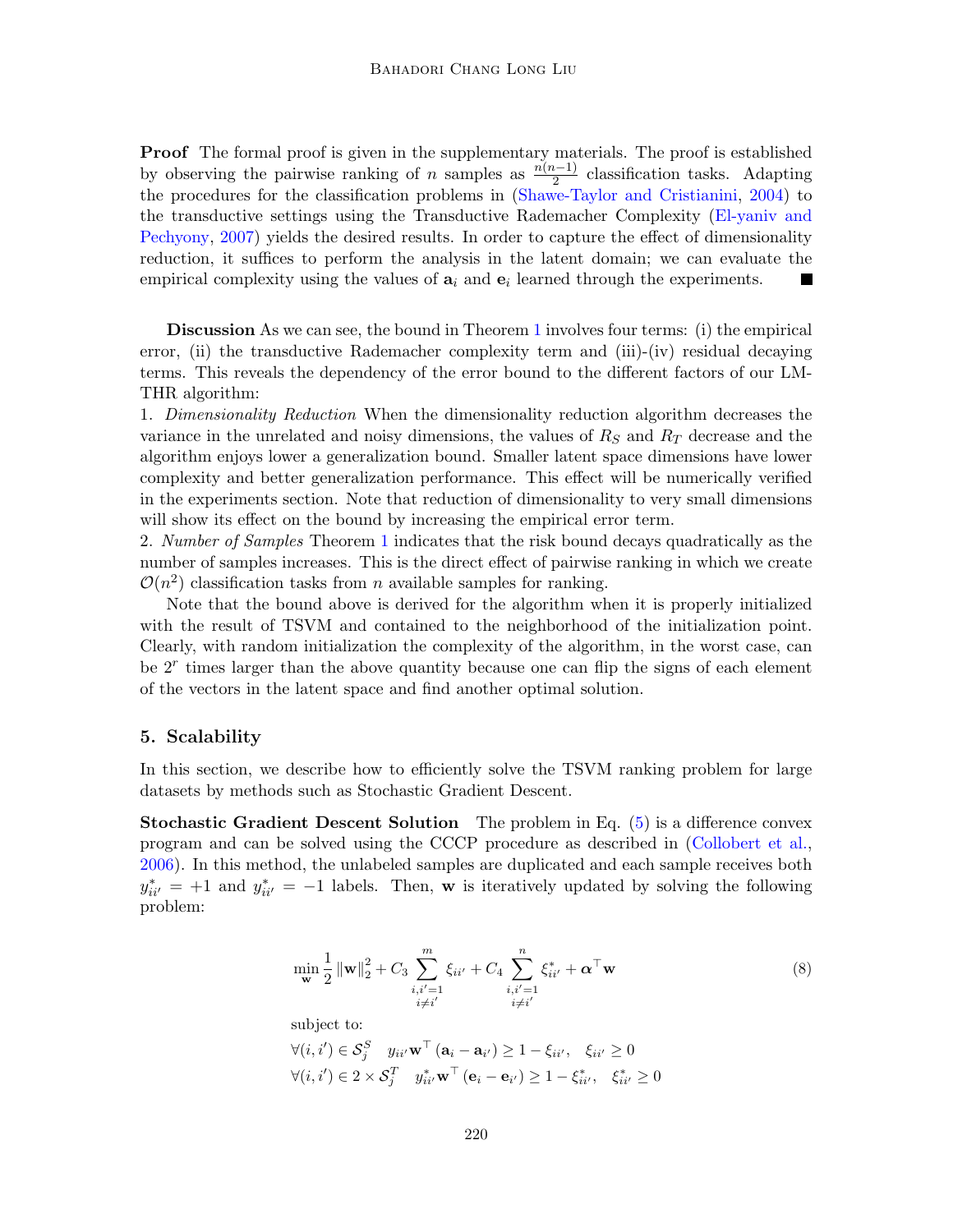Procedure 1 Fast Algorithms for the LM-HTR Model

<span id="page-7-3"></span>**Input:** Parameters  $C_1 - C_4$ , r, and  $\beta$ . The precision parameter  $\epsilon$ .

Input: Source and Target samples  $\{z_i\}_{i=1}^m$ ,  $\{x_i\}_{i=1}^n$ . Ranking information, and query groups  $\mathcal{S}_j^S$  and  $\mathcal{S}_j^T$ 

## Initialization:

Perform a PCA to map  $\mathbf{x}_i$  to  $\mathbf{e}_i$  for  $i = 1, \ldots, n$ .

Perform a PCA on  $z_i$  to initialize  $a_i$  for  $i = 1, \ldots, m$ . Initialize  $\Phi$  and  $\tilde{\Phi}$  with the PCA matrices.

Initialize  $\mathbf{w}^0$  with the standard TSVM solution.

## repeat

Update  $\{a_i\}^t$  and  $\{e_i\}^t$  by solving Eq. [\(7\)](#page-5-1). Use smoothed estimation in Eq. [\(11\)](#page-7-0) for speed boost.

Update  $\mathbf{\Phi}^t$  and  $\tilde{\mathbf{\Phi}}^t$  by solving the problem in eq[\(4\)](#page-4-1) via its Lagrange Dual formulation [\(Lee et al.,](#page-12-17) [2006\)](#page-12-17).

Update  $w^t$  by solving the problem in Eq. [\(5\)](#page-4-0). Use SGD in Eq. [\(9-](#page-7-1)[10\)](#page-7-2) for speed boost.  $\text{until } \left\|\textbf{w}^t - \textbf{w}^{t-1}\right\|_2 \leq \epsilon$ 

Output:  $w^t$ 

where  $\alpha_k = \sum_{i,i'} \frac{d}{du}$  $\frac{d}{dw_k} H\left(y^*_{i,i'}f(\mathbf{e}_i - \mathbf{e}_{i'})\right)$ , for  $k = 1, ..., d$  and  $H(t) = \max(0, 1-t)$ . Eq. [\(8\)](#page-6-0) can be solved by Quadratic Programming [\(Collobert et al.,](#page-12-14) [2006\)](#page-12-14). However, Quadratic Programming requires  $\mathcal{O}((2n+m)^2)$  units of memory and does not scale well as the number of samples increase, especially in the pairwise ranking task where  $\mathcal{O}((m+n)^2)$  number of pairs are created. The Stochastic gradient update to solve the problem in Eq. [\(5\)](#page-4-0) is performed in the following way: choose a pair of samples with probability  $p_0 = \frac{m}{m+1}$  $\frac{m}{m+n}$  from source and with probability  $1 - p_0$  from the target domain. For any pair  $a_j, a_k$  from the source domain perform the following update:

<span id="page-7-1"></span>
$$
\mathbf{w}^{(t+1)} \leftarrow \mathbf{w}^{(t)} - \frac{\eta_0}{1 + C\eta_0 t} \times \left\{ \frac{\alpha}{n+m} + C_3 \frac{\partial}{\partial \mathbf{w}} H_1 \left( y_{kj} (\mathbf{w}^\top (\mathbf{a}_k - \mathbf{a}_j)) \right) \right\} \tag{9}
$$

For any pair  $e_i, e_k$  from the target domain perform the following update:

<span id="page-7-2"></span>
$$
\mathbf{w}^{(t+1)} \leftarrow \mathbf{w}^{(t)} - \frac{\eta_0}{1 + C\eta_0 t} \times \left\{ \frac{\alpha}{n+m} + C_4 \frac{\partial}{\partial \mathbf{w}} \left[ H_1 \left( +\mathbf{w}^\top (\mathbf{e}_k - \mathbf{e}_j) \right) + H_1 \left( -\mathbf{w}^\top (\mathbf{e}_k - \mathbf{e}_j) \right) \right] \right\}
$$
\n(10)

The proposed Stochastic Gradient Descent solution requires only  $\mathcal{O}(n+m)$  storage units. The run-time advantage of the SGD solution is demonstrated in the experiments section. Finally, Algorithm [1](#page-7-3) summarizes the steps to achieve fast solutions to LM-HTR.

The Representation Learning Sub-Problems The problem in Eq. [\(7\)](#page-5-1) is a standard quadratic programming problem, whose solution can be extremely expensive. To achieve scalability, we use the following smooth approximation  $H_s(t)$ 

<span id="page-7-0"></span>
$$
H_s(t) = \begin{cases} \frac{1}{2} - t & \text{if } t \le 0\\ \frac{1}{2}(1-t)^2 & \text{if } 0 < t < 1\\ 0 & \text{if } t \ge 1 \end{cases}
$$
(11)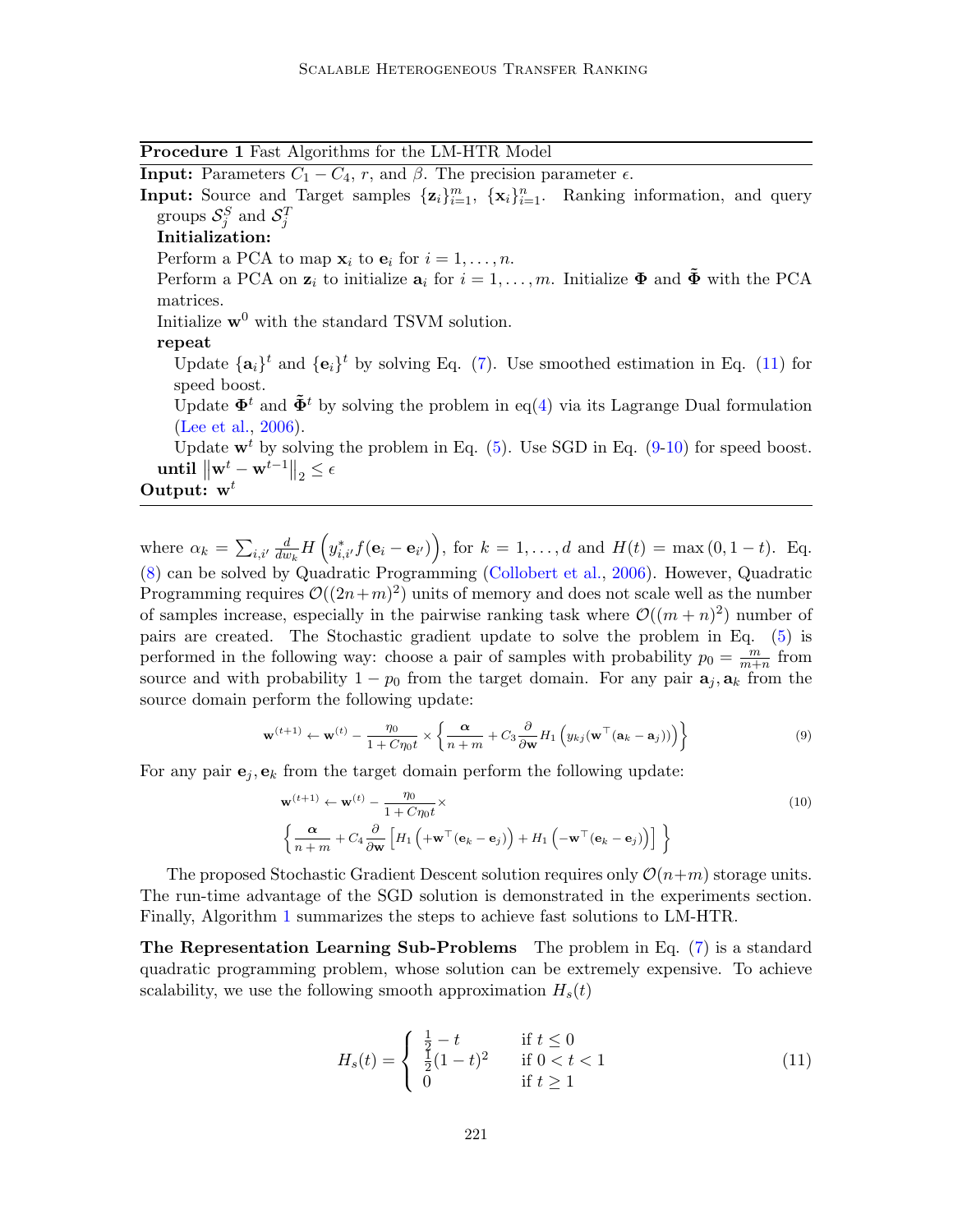| <b>Dataset</b> | $US \rightarrow Cn1$ |        | $US \rightarrow Cn2$ |        | Cn1 $\rightarrow$ Cn2 |        | $Cn2 \rightarrow Cn1$ |        | OHSUMED |        |
|----------------|----------------------|--------|----------------------|--------|-----------------------|--------|-----------------------|--------|---------|--------|
| NDCG@n         | @1                   | @3     | @1                   | @3     | @1                    | @3     | @1                    | @3     | @1      | @3     |
| LM-HTR         | 0.5810               | 0.8724 | 0.3340               | 0.8602 | 0.3373                | 0.8927 | 0.5788                | 0.8972 | 0.7762  | 0.8959 |
| <b>TSVM</b>    | 0.5794               | 0.8701 | 0.3320               | 0.8583 | 0.3366                | 0.8897 | 0.5787                | 0.9007 | 0.7762  | 0.8957 |
| <b>SVM</b>     | 0.5690               | 0.8626 | 0.3275               | 0.8572 | 0.3372                | 0.8896 | 0.5784                | 0.9022 | 0.7770  | 0.8953 |
| Duh'08         | 0.5702               | 0.8541 | 0.3566               | 0.8575 | 0.3354                | 0.8722 | 0.5561                | 0.8670 | 0.6837  | 0.8551 |
| Gao'10         | 0.5684               | 0.8340 | 0.3274               | 0.8444 | 0.3385                | 0.8996 | 0.5805                | 0.8589 | 0.6512  | 0.8915 |

<span id="page-8-0"></span>Table 1: The average ranking error measured in NDCG@n by different ranking algorithms.

as an alternative to the hinge loss  $H_1(t) = \max\{0, 1 - t\}$ , and apply the Gradient Descent algorithm [\(Boyd and Vandenberghe,](#page-12-18) [2004\)](#page-12-18) for solution.

#### 6. Experiments

In order to demonstrate the effectiveness of our algorithm, we compare the performance of LM-HTR with SVMrank, TSVMrank and the algorithms proposed in [\(Duh and Kirchhoff,](#page-12-11) [2008\)](#page-12-11) (later referred to as Duh'08) and [\(Gao et al.,](#page-12-10) [2010\)](#page-12-10) (later referred to as Gao'10) in the Yahoo Search and OHSUMED datasets.

The Yahoo Search Data has been used for verification of performance of the LM-HTR algorithm. The dataset contains the web search data in the United States and two non-US countries, denoted by Cn1 and Cn2. Each data instance is for a query-url pair. For each query, documents are ranked as bad, fair, good, excellent and perfect match. The features generally fall into the following three categories: query features, document features and query-document features. The Query-document features comprise features dependent on the relation of the query with respect to the document, for example, the number of times each term in the query appears in the document, the number of times each term in the query appears in the anchor-texts of the document, etc. We defined four transfer ranking tasks (US  $\rightarrow$  Cn1, US  $\rightarrow$  Cn2, Cn1  $\rightarrow$  Cn2 and Cn2  $\rightarrow$  Cn1) and performed transfer ranking experiments on them.

The OHSUMED document ranking dataset is a set of 348,566 references from MED-LINE, an on-line database of medical information. Extracted features include title, abstract, MeSH indexing terms, author, source, and publication type of the journals published during 1987-1991. We use the cleaned version of the dataset available in the LETOR3.0 collection [\(Liu et al.,](#page-12-19) [2007\)](#page-12-19) which has 16140 documents ranked for 106 queries. Similar to [\(Gao et al.,](#page-12-10) [2010\)](#page-12-10), we create the source and target datasets by splitting the dataset into two parts, each with 53 queries. Notice that for the OHSUMED dataset, the queries are different for the source and target domain. In other words, the ranking algorithm cannot practically learn per query ranking information and the domain adaptation can help transferring the learning from one query to another one. This is a heterogeneous transfer learning in a loose sense. Unfortunately there are very limited data publicly available for this new learning scenario. To make the results convincing, we use this publicly available dataset (OHSUMED) so that the results can be repeatable.

Accuracy Comparison For accuracy comparison, We report the Normalized Discounted Cumulative Gain (NDCG) values, (Järvelin and Kekäläinen, [2002\)](#page-12-20). LM-HTR has six hy-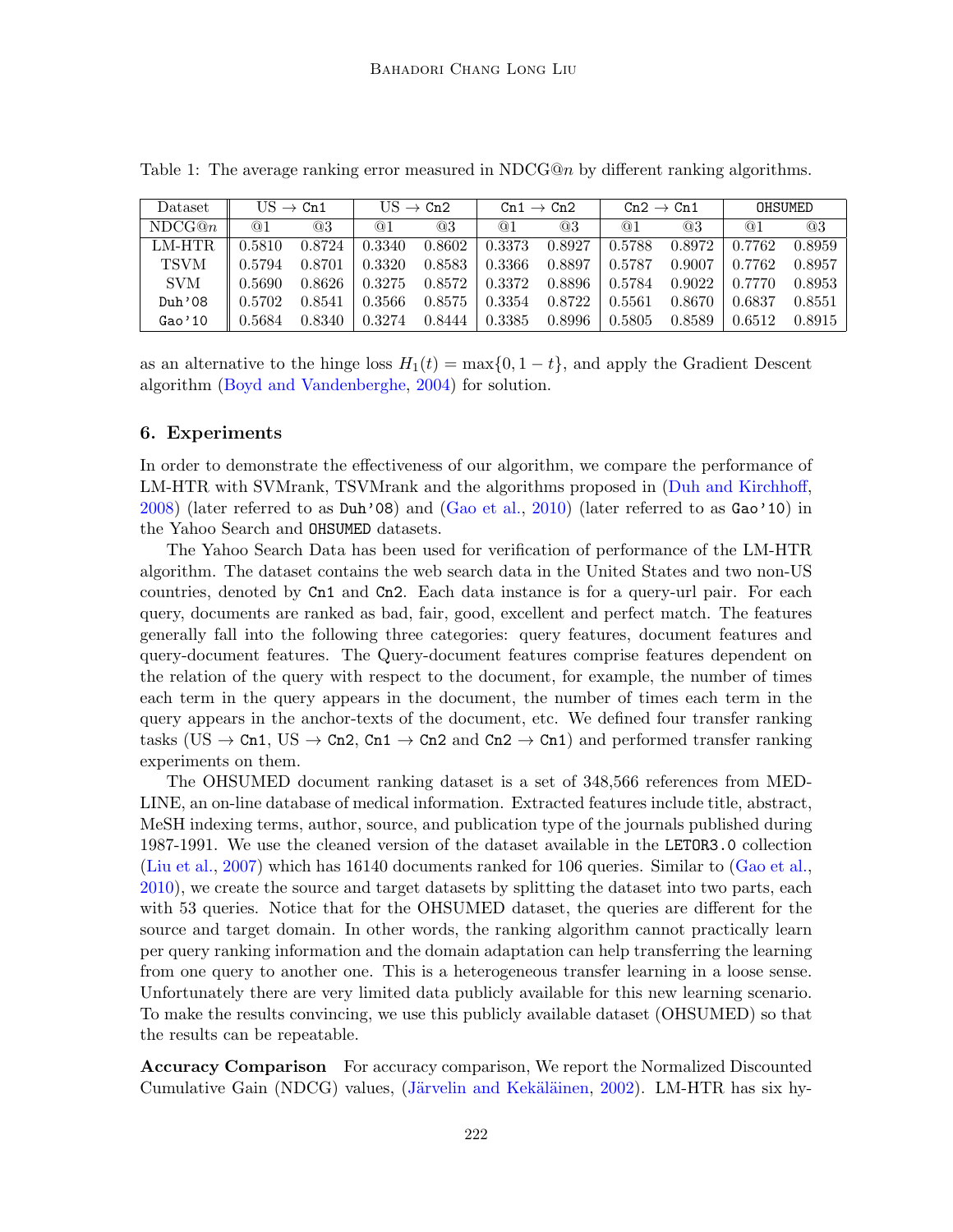

Figure 1: (a) Sensitivity of LM-HTR performance with respect to hyper-parameters  $C_3$  and  $C_4$ . (b) Illustration of the transduction gain: Learning curve of SVM on the Cn2 dataset and the accuracy of the LM-HTR obtained by transfering information from the US and Cn1 datasets.

<span id="page-9-1"></span><span id="page-9-0"></span>

Figure 2: The error rate and transductive Rademacher Complexity of LM-HTR obtained in different latent space dimension on the OHSUMED dataset. The red horizontal line shows the value of Empirical Rademacher complexity of  $SVM^{rank}$ .

perparameters  $(C_1 - C_4, \beta, r)$  to be tuned during the performance evaluation which can be impractical for some large datasets. However, our sensitivity analysis showed that the parameters  $C_1$ ,  $C_2$  and  $\beta$  do not significantly impact the performance of the algorithm. Thus we set them to a small number and tune the rest of the parameters. To have a more fair comparison, we use linear kernels for all baselines. We use 5-fold cross validation for tuning the values of  $C_3$ ,  $C_4$  and r.

As it is shown in Table [1,](#page-8-0) LM-HTR outperforms other algorithms in the transfer ranking tasks. The SVM and TSVM algorithms are not developed for transfer learning tasks, however better performance of TSVM hints the possibility of information transfer in the datasets. The Duh'08 algorithm attempts to find a pattern in the target samples and projects the source samples on that pattern. However, in our datasets the number of documents listed for a query is small (for e.g. on average 50 documents per query in the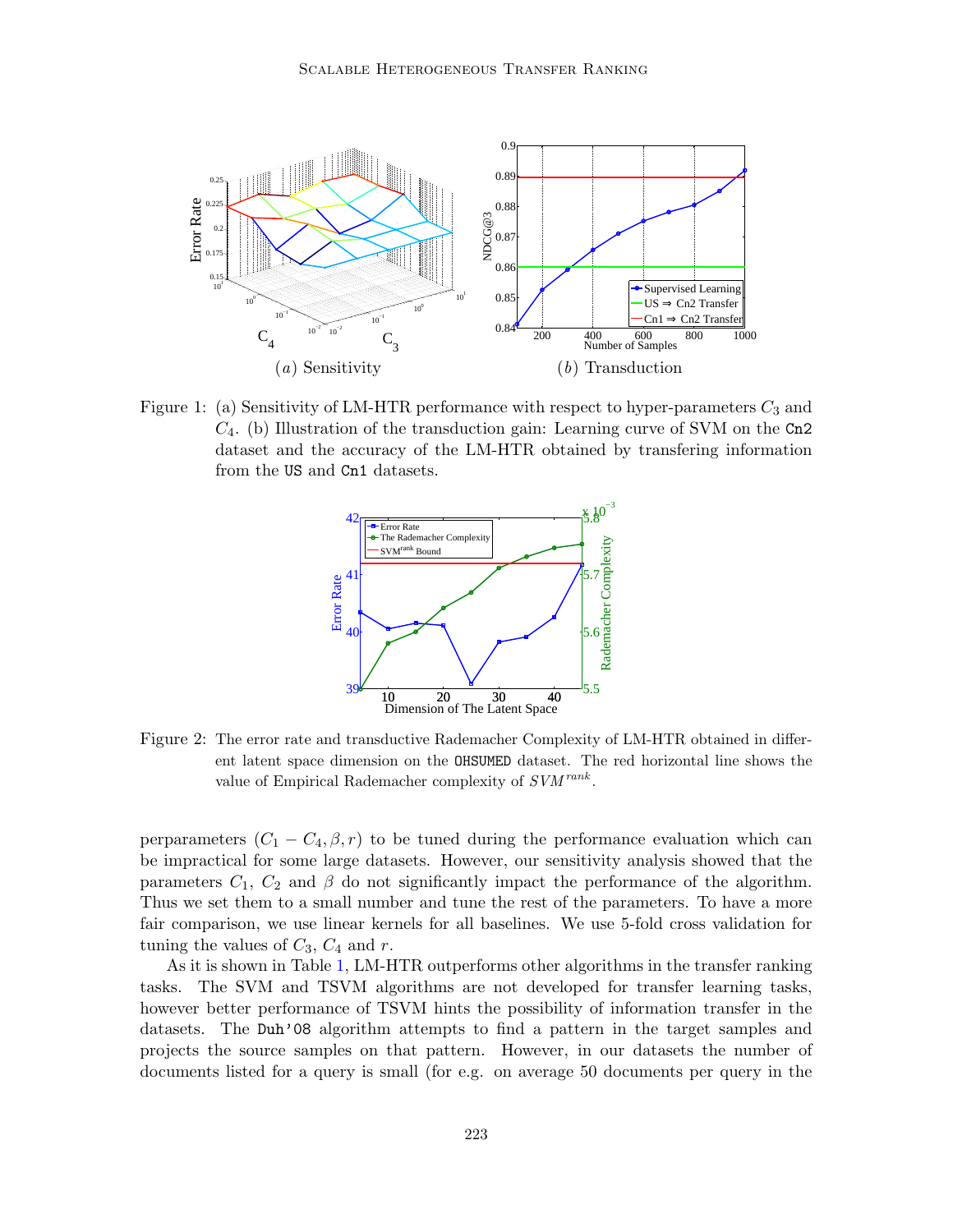<span id="page-10-0"></span>

<span id="page-10-1"></span>Figure 3: (a) The ratio of run time of the TSVM implemented via Quadratic Programming over the SGD implementation, while the error rate is kept the same. The horizontal axis represents the number of labeled data points (and unlabeled too). (b) The difference in achieved accuracy (in percentage).

Yahoo dataset.) and finding patterns in 50 data points is usually error prone. Our algorithm relies on all the samples and avoids over-fitting that happens in the Duh'08 algorithm. Gao'10 uses weights based on the similarity of the samples to the target samples. Our results confirm that the proposed weighting degrades the performance of algorithm in the studied datasets; because it discards many of the samples that are differently distributed from the target samples. LM-HTR uses all the samples by mapping them into a suitable latent space.

Transduction Gain In order to quantify the amount of gain achieved by LM-HTR in terms of number of equivalent labeled samples in the target domain, we design another experiment as follows: we provide SVM-rank labeled examples from the target domain and train SVM-rank with the labeled examples. We obtain the learning curve by increasing the number of labeled examples. Fig.  $1(b)$  $1(b)$  shows the learning curve on the Cn2 dataset. We also plot the corresponding ranking performance by LM-HTR obtained by transferring information from the US and Cn1 datasets. As we can see, to achieve the same performance of LM-HTR with transfer from Cn1 to Cn2 and US to Cn2, the SVM-rank algorithm requires more than 300 and 900 labeled examples from the target domain, respectively. Note that providing 900 labeled examples from the target domain can be challenging, especially in the scenarios that the characteristics of the datasets change rapidly with time.

**Parameter Impact Study** The parameters  $C_3$  and  $C_4$  are the coefficients of the ranking loss terms, which can impact the performance of our model. Figure 2 shows the pairwise labeling error for a set of values of  $C_3$  and  $C_4$  in an experiment on the synthetic dataset. While the results confirm the robustness of the performance of LM-HTR with respect to the change in hyper-parameter values, higher values of  $C_3$  are slightly more favorable, which suggests the importance of the labeling information in the source domain.

**Empirical Rademacher Complexity** In order to study the effect of latent space dimension, we resort to the risk analysis in Theorem [1](#page-5-0) to provide more insight. Figure [2](#page-9-1) shows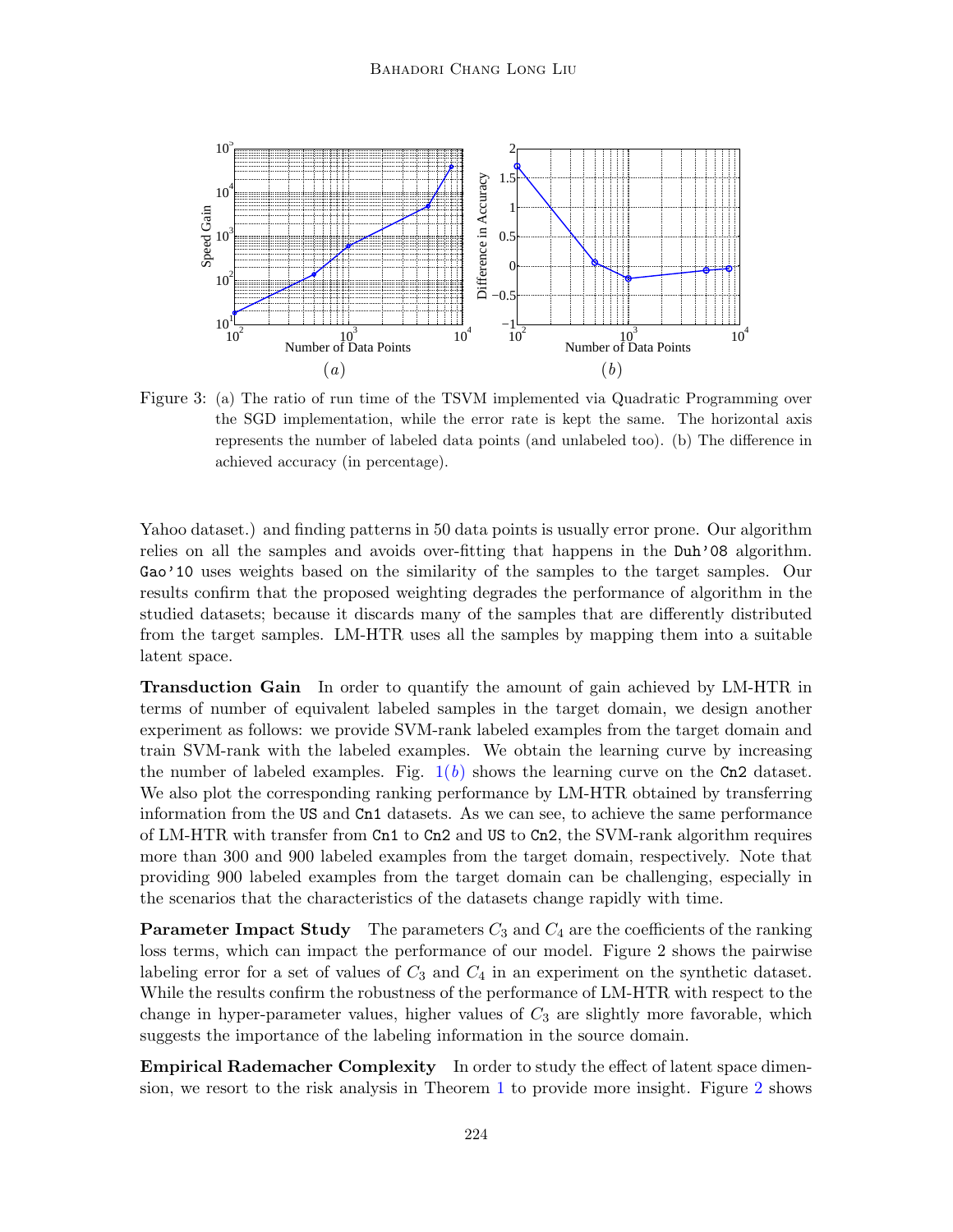the mean Rademacher complexity values with different latent space dimensionality  $r$  on the OHSUMED dataset. As expected, the Rademacher complexity of LM-HTR is upper bounded by SVM, suggesting the superior generalization performance of LM-HTR. The Rademacher complexity plot shows that as we map the data points to a higher dimensional latent space, the generalization error increases. However, considering the accuracy plot, we can deduce that, as expected, the prediction task can become easier as we increase the dimensions of the latent space. As the plot suggests,  $r = 25$  is the dimension in which the trade-off point.

Speed Boost by the SGD Algorithm We perform an experiment on a synthetic classification dataset with different number of samples to demonstrate the speed advantage of SGD over Quadratic programming in solving the TSVM problem. The running time of the SGD TSVM algorithm is compared with the Quadratic Programming version in which QP is solved by invoking the Gurobi optimization package [\(Gu et al.,](#page-12-21) [2011\)](#page-12-21). Figure  $3(a)$  $3(a)$  shows the running time enhancement by SGD while the percentage of difference in accuracy is plotted in Figure  $3(b)$  $3(b)$ . The Quadratic Programming quickly became impractical for datasets with more than 8, 000 labeled samples, when we stopped the experiment. Meanwhile SGD converged in less than 0.1 seconds in all of the experiments.

The speed gain for the TSVM ranking should be much greater because the number of variables grow with  $\mathcal{O}((m+n)^2)$  and the QP becomes impractical for datasets as small as 100 data points.

## 7. Conclusion

In this paper, we proposed a general frame work to solve the heterogeneous ranking problem by mapping the input features in both the source domain and target domain into a shared latent space and simultaneously minimizing the feature reconstruction loss and prediction loss. Under the framework, we designed a transfer ranking algorithm, called LM-HTR. Theoretic bounds of the prediction loss are provided. We also developed fast algorithms via stochastic gradient descent so that they are scalable for large-scale applications. For future work, we are interested in investigating theoretical analysis on general heterogeneous transfer learning algorithms.

#### Acknowledgment

The research was sponsored by in part by NSF research grants IIS-1134990 and Yahoo! Faculty Award. The views and conclusions are those of the authors and should not be interpreted as representing the official policies of the funding agency, or the U.S. Government.

## References

- <span id="page-11-1"></span>Andrew Arnold, Ramesh Nallapati, and William W. Cohen. A comparative study of methods for transductive transfer learning. In ICDMW, 2007.
- <span id="page-11-2"></span>Mohammad Taha Bahadori, Yan Liu, and Dan Zhang. Learning with minimum supervision: A general framework for transductive transfer learning. In ICDM'11, 2011.
- <span id="page-11-0"></span>Jing Bai, Fernando Diaz, Yi Chang, Zhaohui Zheng, and Keke Chen. Cross-market model adaptation with pairwise preference data for web search ranking. In COLING, 2010.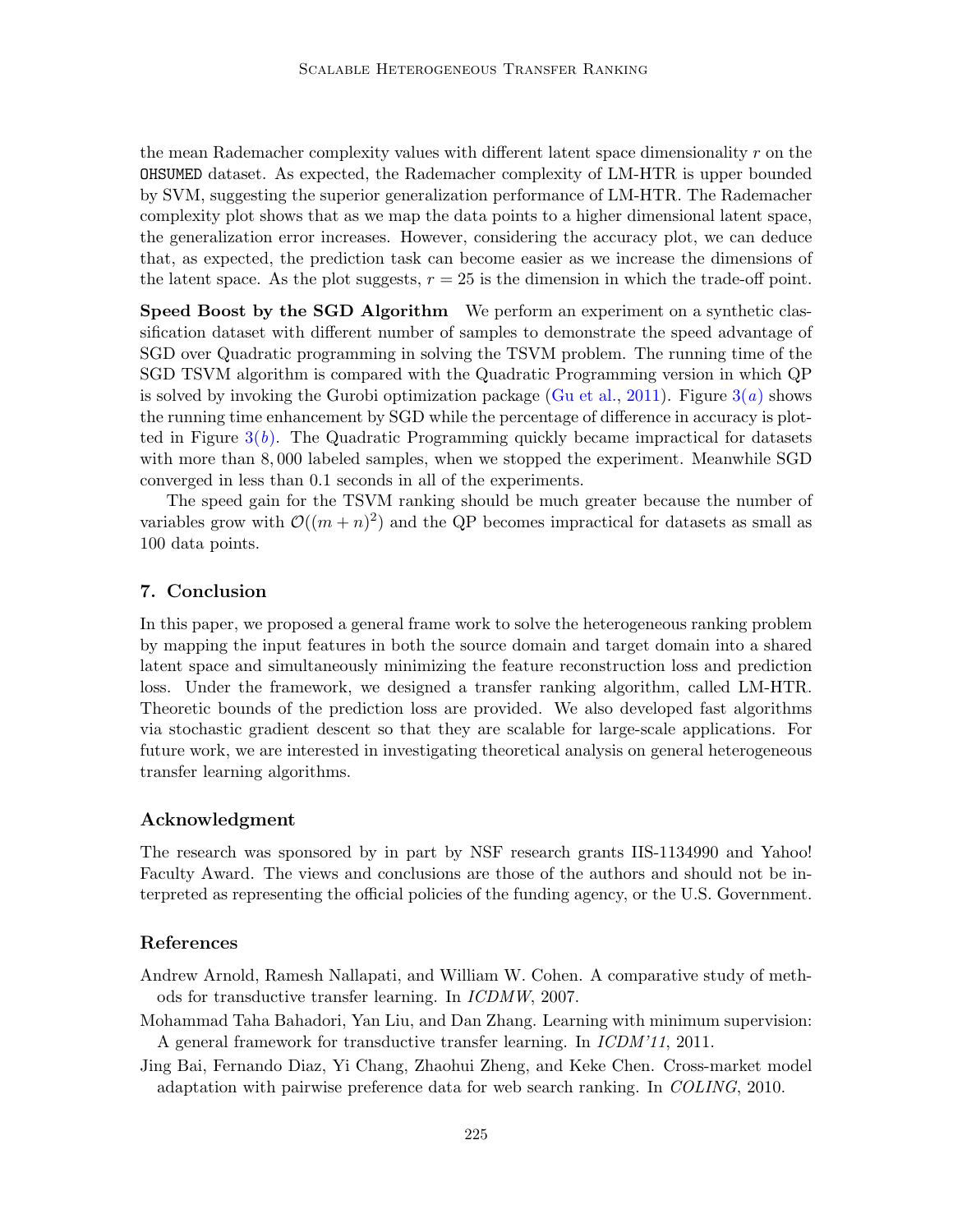- <span id="page-12-15"></span>Peter L. Bartlett and Shahar Mendelson. Rademacher and gaussian complexities: risk bounds and structural results. JMLR, 2003.
- <span id="page-12-2"></span>John Blitzer, Mark Dredze, and Fernando Pereira. Biographies, bollywood, boom-boxes and blenders: Domain adaptation for sentiment classification. In ACL, 2007.
- <span id="page-12-18"></span>Stephen Boyd and Lieven Vandenberghe. Convex Optimization. Cambridge University Press, 2004.
- <span id="page-12-13"></span>David M. Bradley and J. Andrew Bagnell. Convex coding. In UAI, 2009.
- <span id="page-12-5"></span>C. Burges, T. Shaked, E. Renshaw, A. Lazier, M. Deeds, N. Hamilton, and G. Hullender. Learning to rank using gradient descent. In ICML, 2005.
- <span id="page-12-8"></span>Zhe Cao, Tao Qin, Tie-Yan Liu, Ming-Feng Tsai, and Hang Li. Learning to rank: from pairwise approach to listwise approach. In ICML, 2007.
- <span id="page-12-9"></span>Depin Chen, Jun Yan, Gang Wang, Yan Xiong, Weiguo Fan, and Zheng Chen. Transrank: A novel algorithm for transfer of rank learning. ICDMW, 2008.
- <span id="page-12-14"></span>Ronan Collobert, Fabian Sinz, Jason Weston, and Léon Bottou. Large Scale Transductive SVMs. JMLR, 2006.
- <span id="page-12-6"></span>C. Cortes, M. Mohri, and A. Rastogi. Magnitude-preserving ranking algorithms. In ICML, 2007.
- <span id="page-12-1"></span>Hal Daume, III. Frustratingly Easy Domain Adaptation. In ACL, 2007.
- <span id="page-12-12"></span>Lixin Duan, Dong Xu, and Ivor W. Tsang. Learning with augmented features for heterogeneous domain adaptation. In ICML, 2012.
- <span id="page-12-11"></span>Kevin Duh and Katrin Kirchhoff. Learning to rank with partially-labeled data. In SIGIR, 2008.
- <span id="page-12-16"></span>Ran El-yaniv and Dmitry Pechyony. Transductive rademacher complexity and its applications. In COLT, 2007.
- <span id="page-12-10"></span>Wei Gao, Peng Cai, Kam-Fai Wong, and Aoying Zhou. Learning to rank only using training data from related domain. In SIGIR, 2010.
- <span id="page-12-21"></span>Zonghao Gu, Edward Rothberg, and Robert Bixby. Gurobi 4.6.2, 2011. URL [http://www.](http://www.gurobi.com/) [gurobi.com/](http://www.gurobi.com/).
- <span id="page-12-7"></span>J. Guiver and E. Snelson. Learning to rank with SoftRank and Gaussian processes. In SIGIR, 2008.
- <span id="page-12-3"></span>Jingrui He, Yan Liu, and Richard Lawrence. Graph-based transfer learning. In CIKM, 2009.
- <span id="page-12-20"></span>Kalervo Järvelin and Jaana Kekäläinen. Cumulated gain-based evaluation of ir techniques. ACM Trans. Inf. Syst., 2002.
- <span id="page-12-4"></span>T. Joachims. Optimizing search engines using clickthrough data. In KDD, 2002.
- <span id="page-12-17"></span>Honglak Lee, Alexis Battle, Rajat Raina, and Andrew Y. Ng. Efficient sparse coding algorithms. In NIPS, 2006.
- <span id="page-12-19"></span>Tie-Yan Liu, Jun Xu, Tao Qin, Wenying Xiong, and Hang Li. LETOR: Benchmark Dataset for Research on Learning to Rank for Information Retrieval. In LR4IR, 2007.
- <span id="page-12-0"></span>Sinno Jialin Pan and Qiang Yang. A survey on transfer learning. IEEE Trans. on Know. and Data Eng.,, 2010.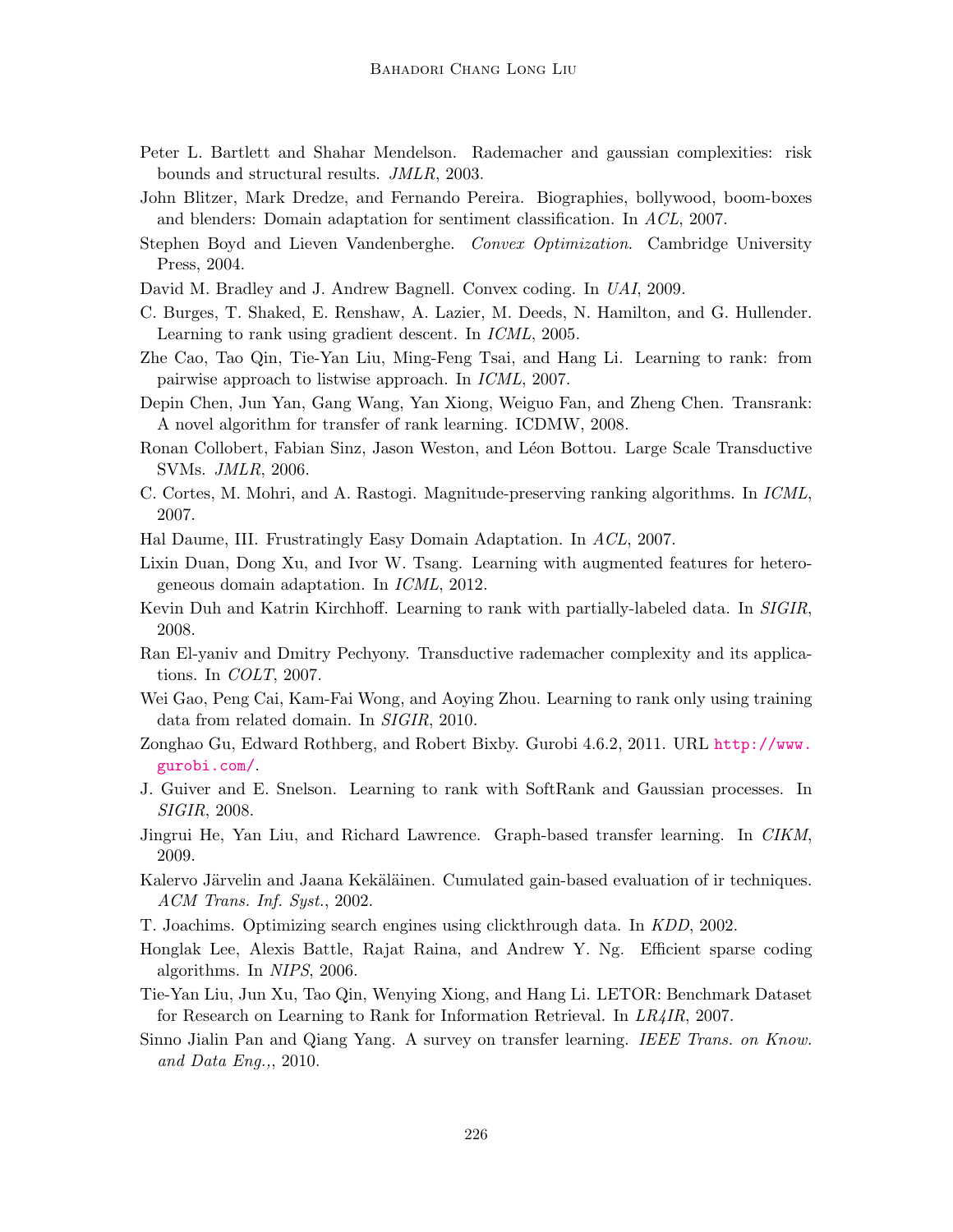- <span id="page-13-6"></span>Brian Quanz and Jun Huan. Large margin transductive transfer learning. In CIKM '09, 2009.
- <span id="page-13-1"></span>Rajat Raina, Alexis Battle, Honglak Lee, Benjamin Packer, and Andrew Y. Ng. Self-taught learning: transfer learning from unlabeled data. ICML, 2007.
- <span id="page-13-8"></span>John Shawe-Taylor and Nello Cristianini. *Kernel Methods for Pattern Analysis*. Cambridge University Press, 2004.
- <span id="page-13-0"></span>S. Thrun and L.Y. Pratt. Learning To Learn. Kluwer Academic Publishers, 1998.

<span id="page-13-7"></span>Vladimir N. Vapnik. The nature of statistical learning theory. Springer-Verlag, 1995.

- <span id="page-13-2"></span>J. Xu and H. Li. Adarank: a boosting algorithm for information retrieval. In SIGIR, 2007.
- <span id="page-13-4"></span>Qiang Yang, Yuqiang Chen, Gui-Rong Xue, Wenyuan Dai, and Yong Yu. Heterogeneous transfer learning for image clustering via the socialweb. In ACL, 2009.
- <span id="page-13-3"></span>Zhaohui Zheng, Keke Chen, Gordon Sun, and Hongyuan Zha. A regression framework for learning ranking functions using relative relevance judgments. In SIGIR, 2007.
- <span id="page-13-5"></span>Yin Zhu, Yuqiang Chen, Zhongqi Lu, Sinno Jialin Pan, Gui-Rong Xue, Yong Yu, and Qiang Yang. Heterogeneous transfer learning for image classification. In AAAI, 2011.

# Appendix A. Proofs

#### Proof of Theorem 4.1

Let us consider the classification task for one of the classes. Denote  $f_i = (f_i(1), \dots, f_i(n))$  $(m(n)) \in \mathbb{R}^{m+n}$  the *soft-labels* (before sign function) of all points in the set

 $A_{m+n} \triangleq (\mathbf{z}_1, \ldots, \mathbf{z}_m, \mathbf{x}_1, \ldots, \mathbf{x}_n)$ . We can define  $\mathcal{F} \subseteq \mathbb{R}^{m+n}$  as the set of all possible soft classification points that are generated by our learning algorithm. The goal of the learning algorithm is to minimize the test error

 $\mathcal{L}_n(\bar{\mathbf{f}}_j) \triangleq \frac{1}{n}$  $\frac{1}{n}\sum_{i=m+1}^{m+n}loss(f_j(i), y_i)$  where  $loss(.,.)$  is the 0/1 loss function. The function  $\hat{\mathcal{L}}_m(\bar{\mathbf{f}}_j) \triangleq \frac{1}{m}$  $\frac{1}{m}\sum_{i=1}^{m} loss(f_j(i), y_i)$  is the empirical error of the algorithm on the training set.

According to [\(El-yaniv and Pechyony,](#page-12-16) [2007\)](#page-12-16), we have the following definition of transductive Rademacher complexity and the next theorem showing its application in bounding the expected loss of transductive SVM.

Definition 2 Transductive Rademacher Complexity Let  $\mathcal{F} \subseteq \mathbb{R}^{m+n}$  and  $p \in [0,1/2]$ . Let  $\sigma = (\sigma_1, \dots, \sigma_{m+n})$  be a vector of iid random variables such that

$$
\sigma_i \triangleq \left\{ \begin{array}{ll} 1, & with \ probability & p; \\ -1, & with \ probability & p; \\ 0, & with \ probability & 1-2p. \end{array} \right.
$$

The (empirical) transductive Rademacher complexity with parameter p is

$$
R_{m+n}(\mathcal{F},p) \triangleq \left(\frac{1}{m} + \frac{1}{n}\right) \mathbb{E}_{\sigma} \left[\sup_{\mathbf{v} \in \mathcal{F}} \langle \sigma, \mathbf{v} \rangle \right]
$$
(12)

**Risk bound for Transductive SVM** Let  $\mathcal F$  be the set of full-sample soft labellings of the algorithm, generated by operating it on all possible training and test set partitions and  $\mathbf{\bar{f}} \in [-1,1]^{m+n}$ . Let  $p_0 = \frac{mn}{(m+n)}$  $\frac{mn}{(m+n)^2}, \, \, c_0 \; = \; \sqrt{\frac{32 \ln (4e)}{3}}$  $\frac{\ln(4e)}{3},\,\,Q\,\,\triangleq\,\,\big(\frac{1}{n}+\frac{1}{m}\big)$  $\frac{1}{m}$  and  $S \triangleq$